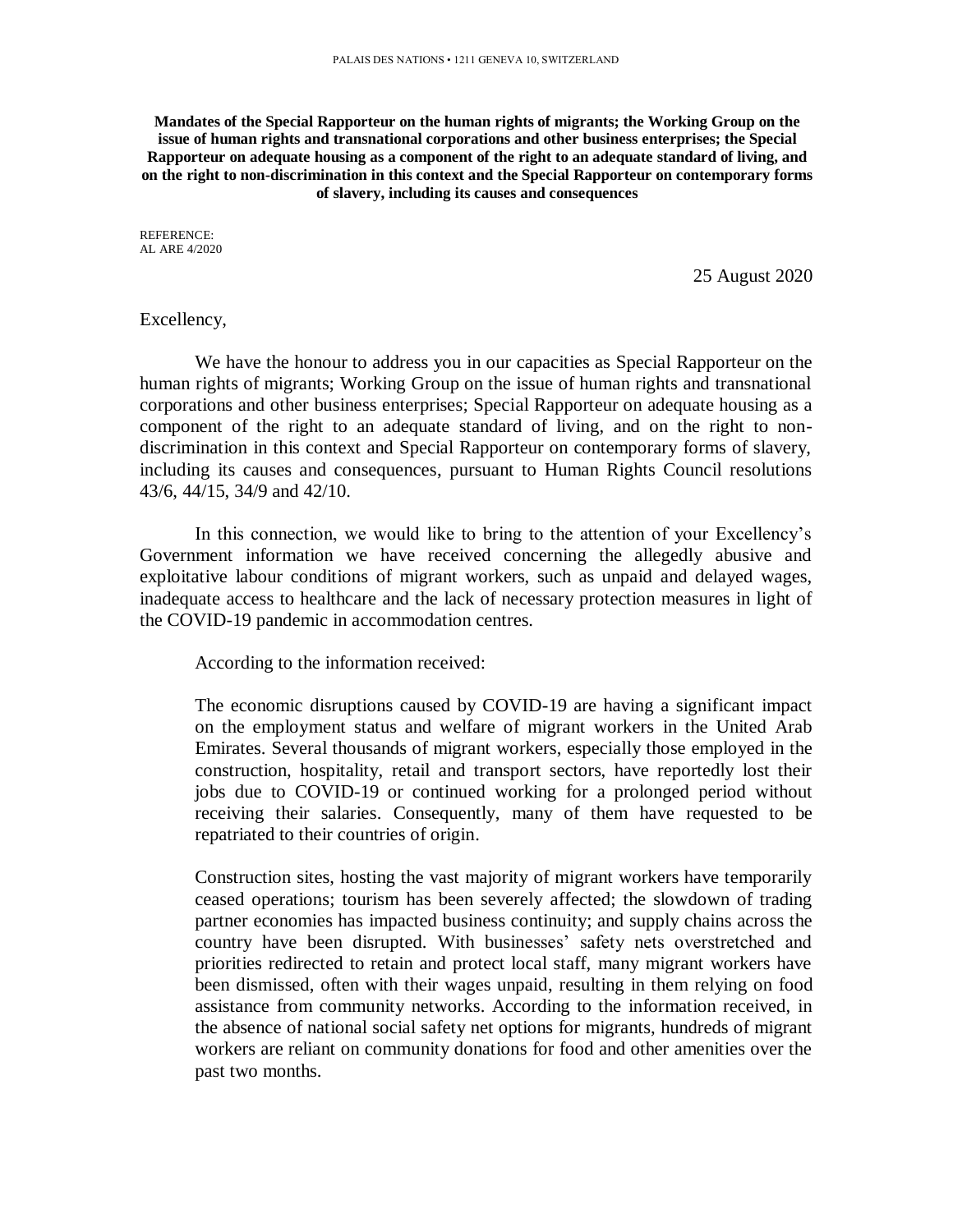Some migrant workers have reportedly been allowed to remain in company accommodations, as their work was interrupted, but have not been receiving their salaries for several months. Based on the information received, in response to the COVID-19 pandemic, companies in the UAE are allowed to renegotiate employment contracts. It remains however unclear, whether migrant workers' dismissals or suspensions are aligned with the new regulations, as the latter stipulate the requirement of migrant workers' advance consent.

Some migrant workers have reportedly been transferred by their employers to overcrowded or substandard accommodations, often in unsanitary conditions, sharing kitchens and bathrooms. In addition, while the rest of the country has imposed lockdown measures, work on certain sites has reportedly not complied simultaneously with these measures, posing an imminent risk to the health and safety of migrant workers.

Based on the information received, many migrant workers who have been dismissed and are unable to return to their home country, in fear of penalty fees due to overstayed residence, remain self-confined in their accommodation, compromising their right for free movement. In the absence of documentation, migrant workers are reportedly obliged to remain hiding, in fear of immigration controls, which may result in detention, arrest or deportation. In turn, workers without valid residence permits are also unlikely to be able to renew their health certificates, obstructing access to essential healthcare and further compounding health risks in face of COVID-19.

As a consequence, many migrant workers facing such acute challenges, have reportedly demonstrated at their embassies for the past three months and are requesting their repatriation. Many are Nepali nationals and others originating from South Asian and African countries. As their salaries have been disrupted and many of them are indebted due to high recruitment fees in their origin countries, they can ill afford a flight back to their home country. Accordingly, many migrant workers have become homeless with no viable options for help or support for daily subsistence. Without a salary and heavily indebted, they can hardly afford basic necessities and are faced with an imminent risk of starvation, abuse and further exploitation.

Moreover, according to information received, the absence of independent trade unions in the UAE, $<sup>1</sup>$  denies migrant workers of their right to access to information</sup> on their rights, possible legal advice and support, in addition to a collective action platfrom for channeling complaints and seeking official response and remedy. While domestic laws allow for formation of other types of workers' committees, migrant workers do not necessarily have the same access or opportunity to join such committees and claim their rights, further exacerbating their vulnerabilities and risk for exploitation.

l

<sup>&</sup>lt;sup>1</sup> In the UAE, Federal Law No.8 of 1980 on Regulation of Labour Relations as amended by Federal Law No. 12 dated 29/10/1986, prohibits labor unions.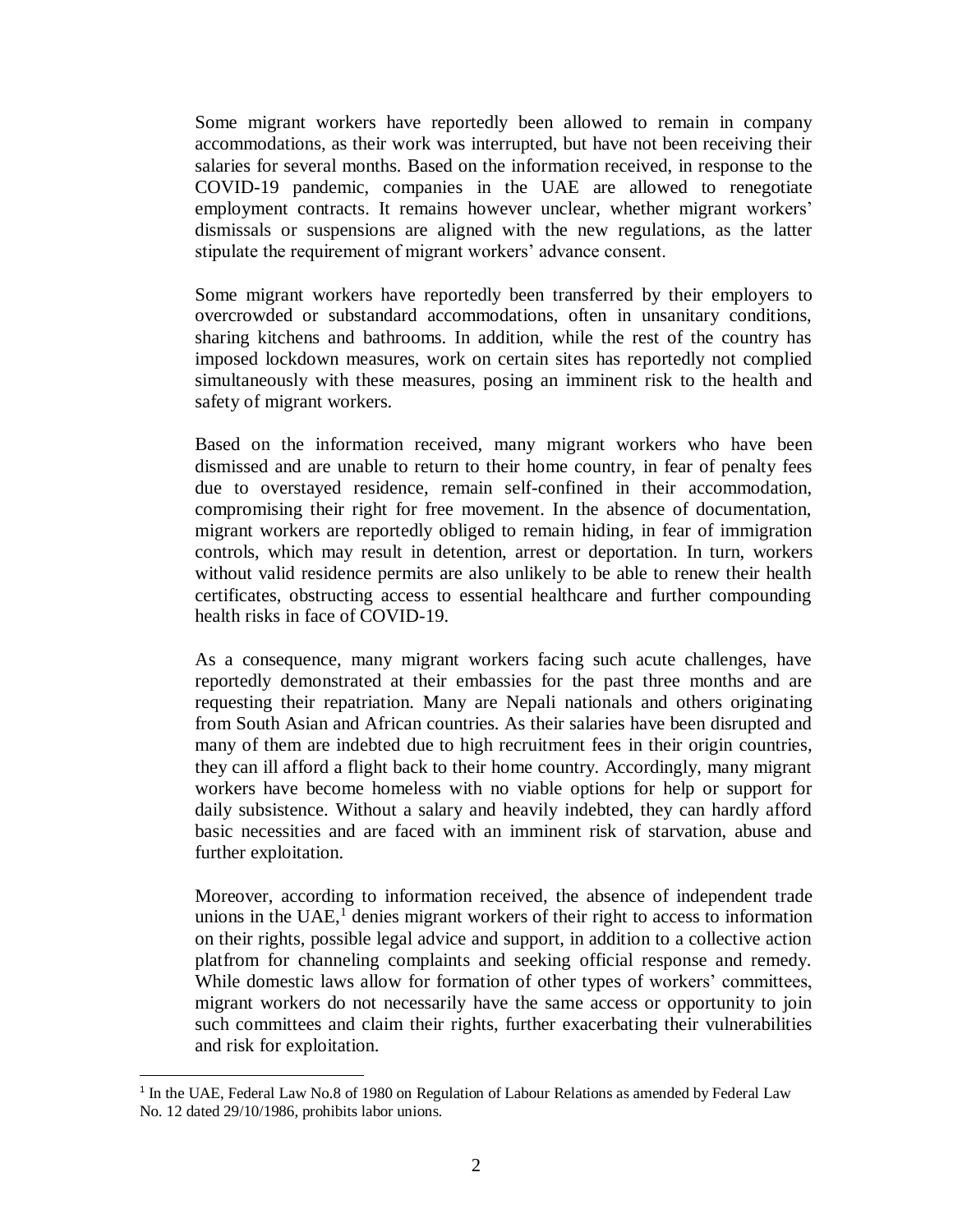While we do not wish to prejudge the accuracy of the information made available to us, we would like to express our deep concern over the serious impact on the human rights of migrant workers and the lack of adequate protection measures, amidst the COVID-19 pandemic. While we recognize measures taken by your Excellency's Government towards reforms to enhance protection for migrant workers, there is a serious risk that without immediate actions to protect all migrant workers regardless of their migration status from abusive contractual and labor conditions; provide them with sufficient access to adequate socio-economic support and adequate access to healthcare, thousands of migrant workers could be left stranded, facing severe deprivation, health risks, exploitation and abuse.

 The exploitative labor conditions can amount to forced or bonded labor as whether or not someone offers him or herself voluntarily for work or his/her decision to terminate their contract thereafter must be comprehensively assessed by all relevant circumstances. Deception by employers or failure to provide information to migrant workers regarding expected wages, accomodation or residence permits may invalidate consent, as it exacerbates their vulnerabilities in particular amidst the COVID-19 crisis especially when they are dealing with significant debts due to high and often unlawful recruitment fees in their countries of origin.

 In connection with the above alleged facts and concerns, please refer to the **Annex on reference to international human rights law** attached to this letter, which cites international human rights instruments and standards relevant to these allegations.

In view of the urgency of the matter, we would appreciate a response on the initial steps taken by your Excellency's Government to safeguard the rights of migrant workers, regardless of their migration status, in compliance with international instruments

As it is our responsibility, under the mandates provided to us by the Human Rights Council, to seek to clarify all cases brought to our attention, we would be grateful for your observations on the following matters:

- 1. Please provide any additional information and/or comment(s) you may have to the above-mentioned allegations.
- 2. Please provide information on actions taken by your Excellency's Government to ensure that migrant workers, including migrant domestic workers, regardless of their migration status, are integrated in the national response of UAE to the COVID-19 pandemic. In particular with regard to their access to healthcare and social protection system.
- 3. Please indicate which type of support is provided to migrants, especially those who have lost their jobs and who have become homeless and without adequate access to food and water as a result.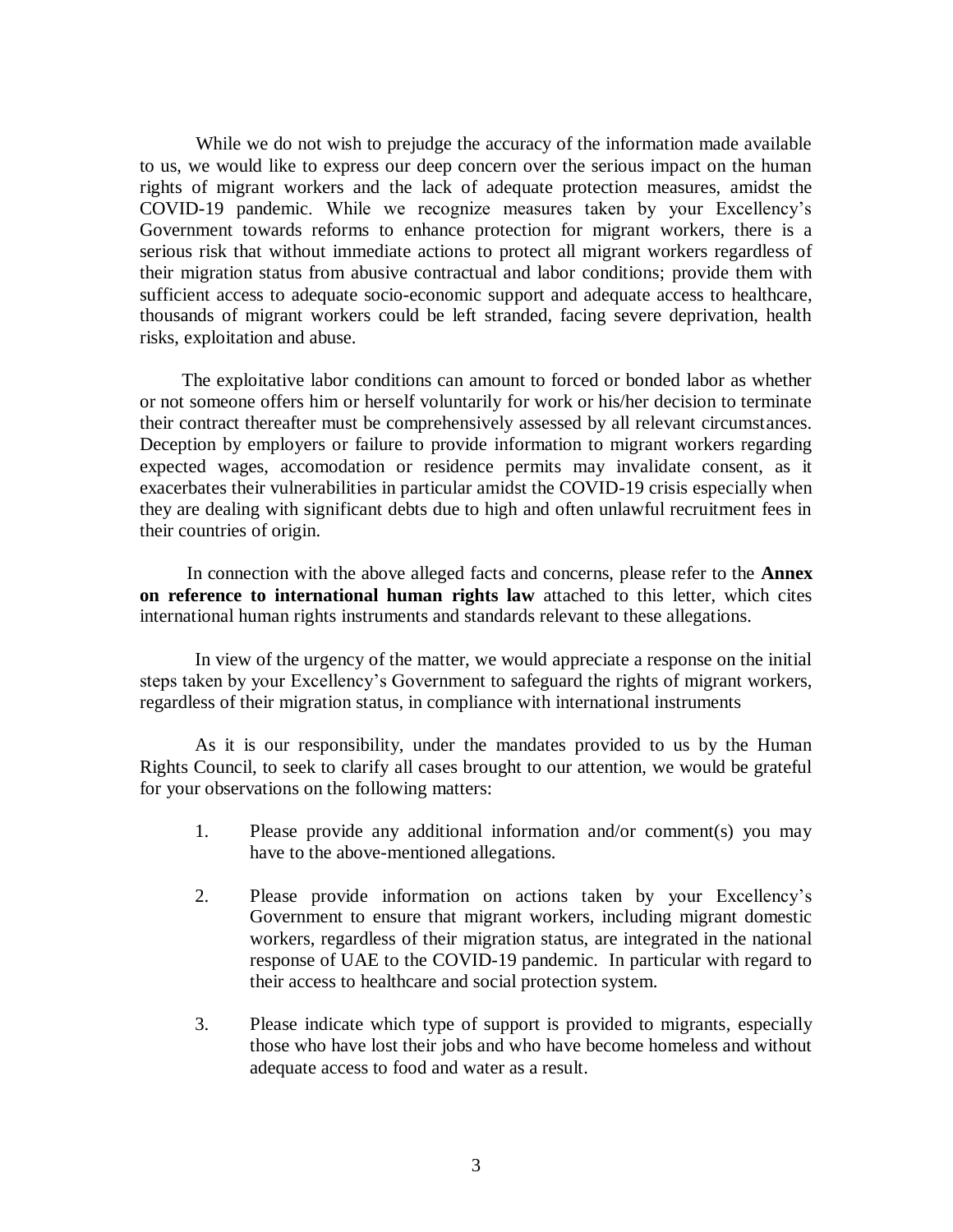- 4. Please indicate what steps are taken to ensure that migrant workers have access to adequate housing, without discrimination.
- 5. Please indicate what actions your Excellency's Government is taking in coordination with other relevant countries to ensure the effective and safe repatriation of migrant workers who wish to return to their countries of origin. Please provide information on any supports provided by your Excellency's Government to migrants who wish to return to their countries of origin but could not afford a flight ticket.
- 6. Please highlight the steps that your Excellency's Government has taken, or is considering to take, including policies, legislation, and regulations, to protect against human rights abuse by business enterprises under its jurisdiction.
- 7. Please also indicate what steps your Excellency's Government has taken to ensure that business enterprises within its territory conduct effective human rights due diligence to identify, prevent, mitigate and account for how they address their impacts on human rights throughout their operation, as set forth by the UN Guiding Principles on Business and Human Rights. In particular, please indicate what steps are being taken to ensure business are addressing potential human rights impacts on migrant workers due to the COVID-19 pandemic.
- 8. Please provide information on existing mechanisms for migrant workers, including migrant domestic workers, to report abuses and exploitation and to seek support.
- 9. Please indicate which measures have been taken by your Excellency's Government to hold employers/sponsors of migrant workers accountable for unpaid wages, sub-standard housing conditions, abuses and abandonment.
- 10. Please indicate specific initiatives taken to ensure that those affected by business-related human rights abuse within your jurisdiction and/or territory have access to effective remedy.
- 11. Please indicate any plans your Excellency's Government has on becoming a party to the International Convention on the Protection of the Rights of All Migrant Workers and Members of their Families (1990).
- 12. Please indicate if your Excellency's Government is planning to ratify P029, the Protocol of 2014 to the Forced Labour Convention (1930) and the ILO Domestic Workers Convention, 2011 (No. 189).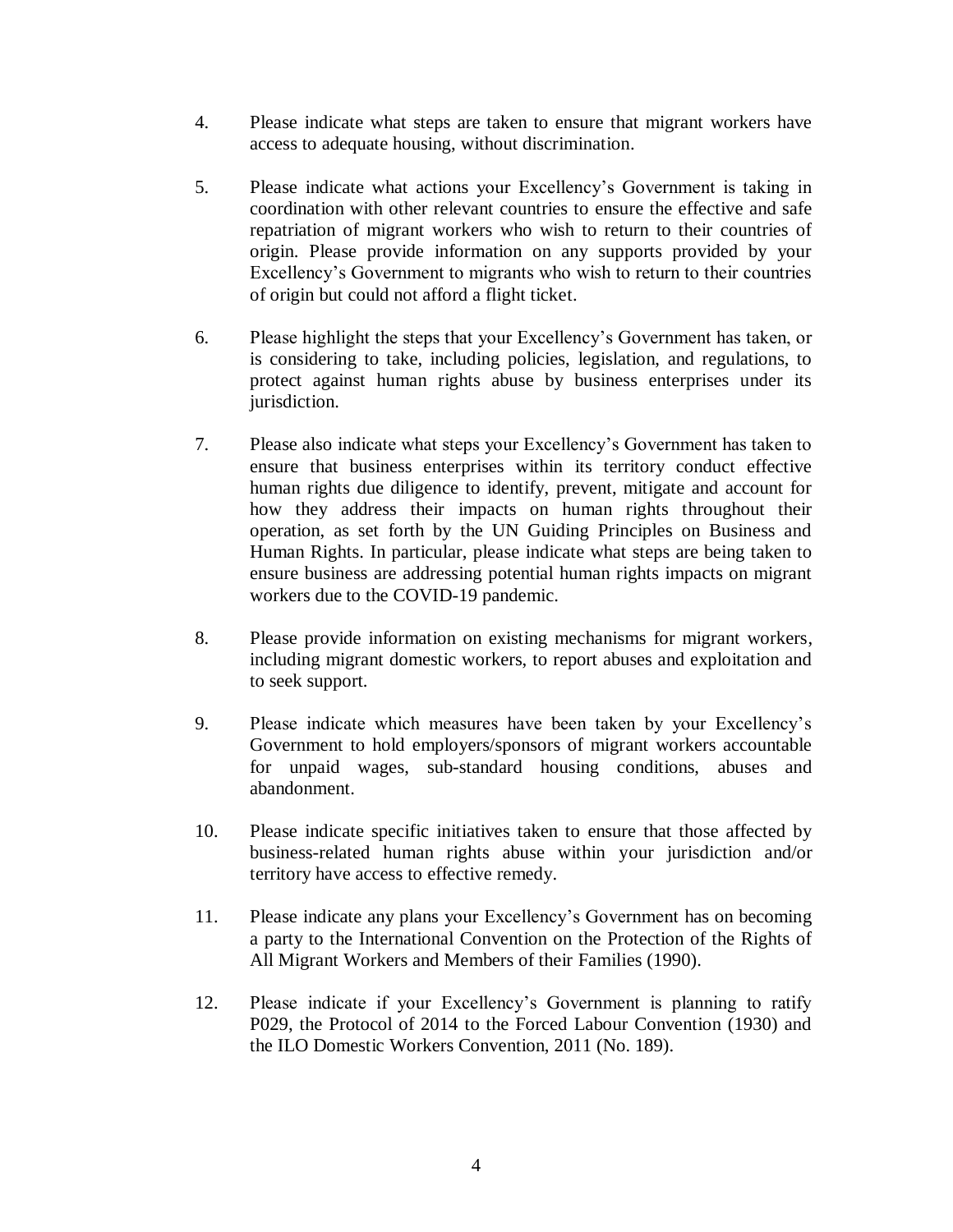While awaiting a reply, we urge that all necessary interim measures be taken to halt the alleged violations and prevent their re-occurrence and in the event that the investigations support or suggest the allegations to be correct, to ensure the accountability of any person responsible of the alleged violations.

We would like to inform your Excellency's Government that a copy of this communication will be shared with the Government of Nepal.

This communication and any response received from your Excellency's Government will be made public via the communications reporting website within 60 days. They will also subsequently be made available in the usual report to be presented to the Human Rights Council.

Please accept, Excellency, the assurances of our highest consideration.

Felipe González Morales Special Rapporteur on the human rights of migrants

Anita Ramasastry

Chair-Rapporteur of the Working Group on the issue of human rights and transnational corporations and other business enterprises

Balakrishnan Rajagopal

Special Rapporteur on adequate housing as a component of the right to an adequate standard of living, and on the right to non-discrimination in this context

Tomoya Obokata Special Rapporteur on contemporary forms of slavery, including its causes and consequences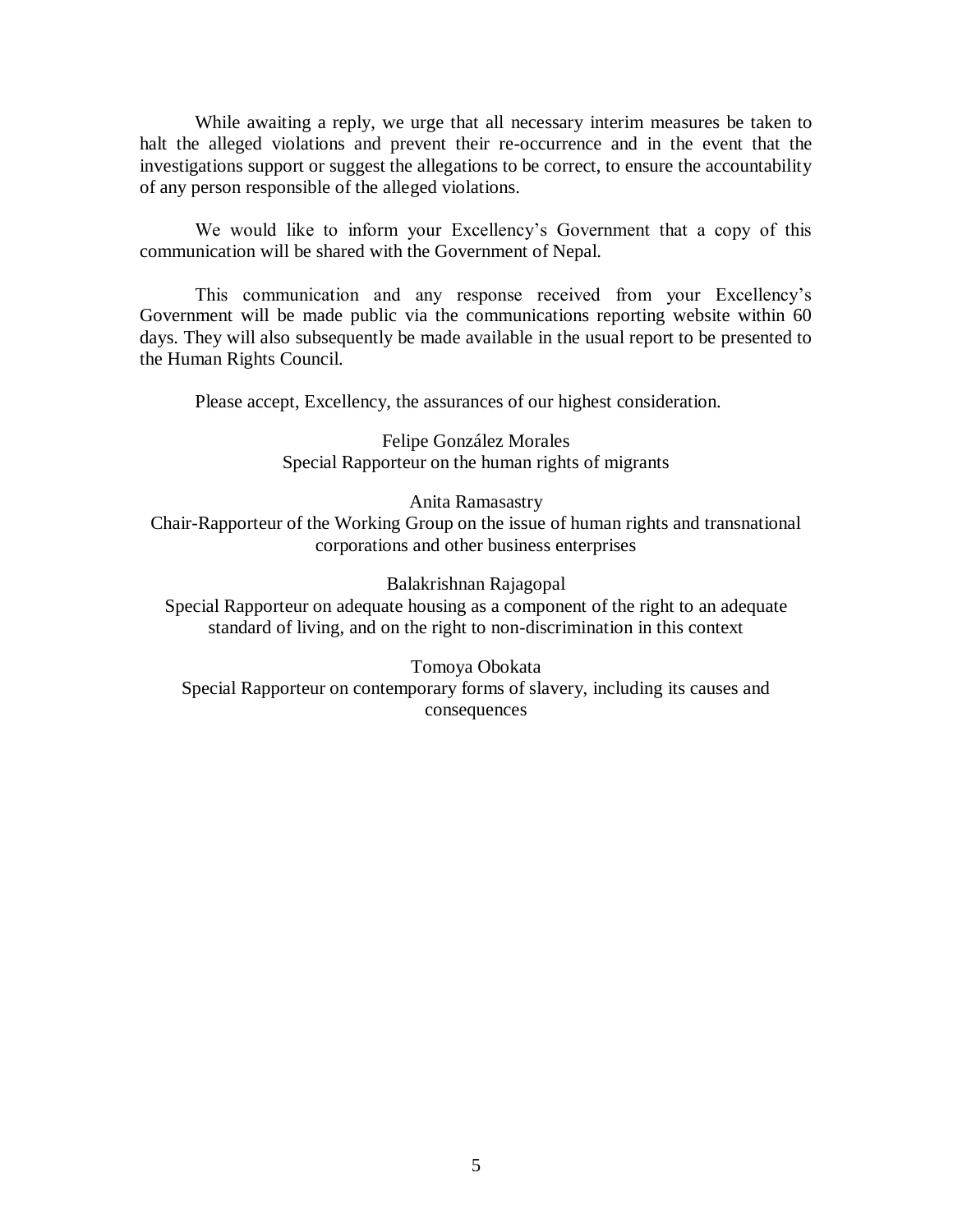## **Annex Reference to international human rights law**

In connection with the above alleged facts and concerns, we would like to draw the attention of your Excellency's Government to the principle of non-discrimination enshrined in article 2 of the Universal Declaration of Human Rights, as well as in several other United Nations declarations and conventions which provide that every individual is entitled to the protection of their rights and freedoms without discrimination or distinction of any kind, and that all persons shall be guaranteed equal and effective access to remedies for the vindication of those rights and freedoms. The Universal Declaration of Human Rights further contributes to international standards regarding the elimination of all forms of slavery. Article 4 states that "no one shall be subjected to slavery or servitude, slavery and slave trade are prohibited in all its forms."

Furthermore we recall your Excellency's Government's the paragraph 14 of the General Assembly resolution 62/156 which "requests all States, in conformity with national legislation and applicable international legal instruments to which they are party, to enforce labour law effectively, including by addressing violations of such law, with regard to migrant workers' labour relations and working conditions, inter alia, those related to their remuneration and conditions of health, safety at work and the right to freedom of association".

We would also like to recall to Your Excellency's Government the thematic report of the Special Rapporteur on the human rights of migrants on labour exploitation of migrants ( A/HRC/26/35), in which the Special Rapporteur called on States to: "Take all necessary measures to combat discrimination and violence against migrant workers, including […] denial of access to medical care, by adopting and implementing legislation prohibiting such acts, effectively investigating cases of discrimination and violence, prosecuting and punishing those responsible, as well as providing reparations to victims."

"Combat wage theft and ensure, by law, that all migrant workers receive their salaries in a bank account, and that they are paid their full salary, including paid holidays, sick leave and overtime compensation when applicable, on time, and assist with recovery of wages when this is not complied with. "

"Make sure that passports and other identity documents are not confiscated, and make the withholding of such documents an offence, with appropriate penalties, and effectively prosecute violations and guarantee that all migrants have the right to accept and to leave employment voluntarily, without the threat of a penalty."

"Ensure that migrants are free to terminate their employment contract, without fear of retribution, and find another employer or leave the country when they so wish. Protect migrants against unfair dismissals, and refrain from tying visas to the employer, so that migrants can find a new job in case their employment is terminated. "

We would also like to recall to Your Excellency's Government the thematic report of the Special Rapporteur on the human rights of migrants on labour exploitation of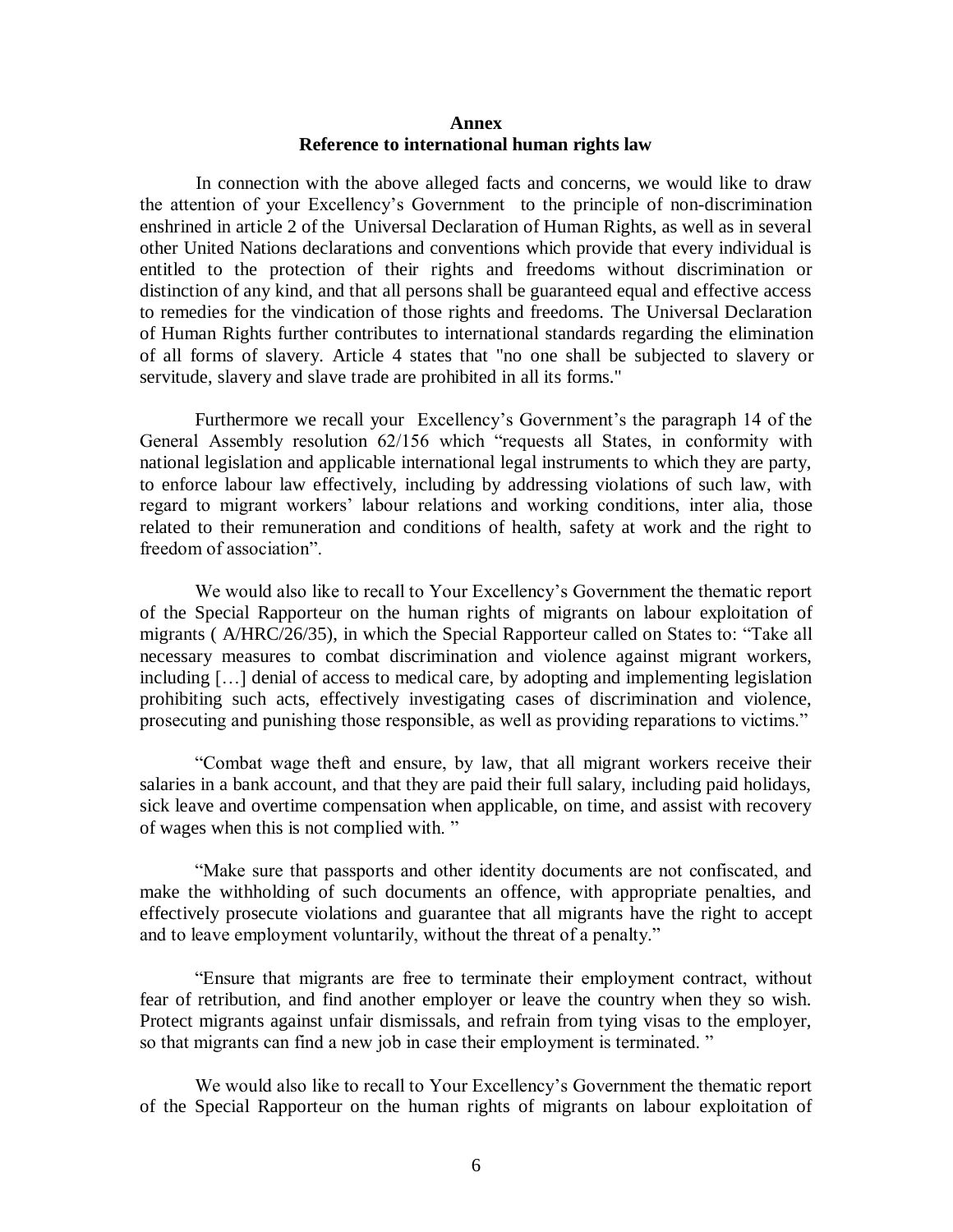migrants (ref. A/HRC/26/35), in which the Special Rapporteur recommends States to "ensure that medical care is available to all migrant workers, including irregular and temporary migrants, and that it is not dependent on the production of identity documents or residency permits. "

We would furthermore like to recall the 2016 the New York Declaration for Refugees and Migrants and the UN Global Compact on Migration, particularly principles 15, 17 and 21, emphasizing the commitment to respect the human rights of all migrants.

As stated in the OHCHR guidance related to COVID 19 $^2$  and the human rights of migrants, State authorities should guarantee the right of all migrants and their families to return to the country of which they are nationals. In addition, states are urged to guarantee the labour rights of migrant workers, especially of those working in essential sectors, and take measures to protect their health, such as by providing personal protection equipment."

We would also like to draw the attention of Your Excellency's Government to Article 25.1 of the Universal Declaration of Human Rights, stating that everyone has the right to a standard of living adequate for the health and well-being of himself and his family, including housing.

Forced or compulsory labour is defined in the International Labour Organization (ILO) Forced Labour Convention, 1930 (No. 29), ratified by your Excellency's Government in 1982. As per Article 2, paragraph 1, 'term forced or compulsory labour shall mean all work or service which is exacted from any person under the menace of any penalty and for which the said person has not offered himself voluntarily'. The Protocol of 2014 to the Forced Labour Convention (P 029) also provides specific guidelines to governments and businesses on steps to end forced labour.

We would also like to point out to Your Excellency's Government the Sustainable Development Goals (SDGs), including Goal 8 on the promotion of sustained, inclusive and sustainable economic growth, full and productive employment and decent work for all. This SDG is directly linked to the prevention of exploitation through decent work. The Sustainable Development Goals agenda therefore provides a unique opportunity to provide dignifying economic opportunities to all, including to migrant workers and including in times of crisis.

Finally, the Special Rapporteur on contemporary forms of slavery, including its causes and consequences, issued, inter alia, the following recommendations in report A/HRC/39/52 on the impact of slavery and servitude on marginalized migrant women workers in the global domestic economy:

l

<sup>&</sup>lt;sup>2</sup> [https://www.ohchr.org/Documents/Issues/Migration/CMWSPMJointGuidanceNoteCOVID-](https://www.ohchr.org/Documents/Issues/Migration/CMWSPMJointGuidanceNoteCOVID-19Migrants.pdf)[19Migrants.pdf;](https://www.ohchr.org/Documents/Issues/Migration/CMWSPMJointGuidanceNoteCOVID-19Migrants.pdf) [https://www.ohchr.org/Documents/Events/COVID-19\\_Guidance.pdf](https://www.ohchr.org/Documents/Events/COVID-19_Guidance.pdf)